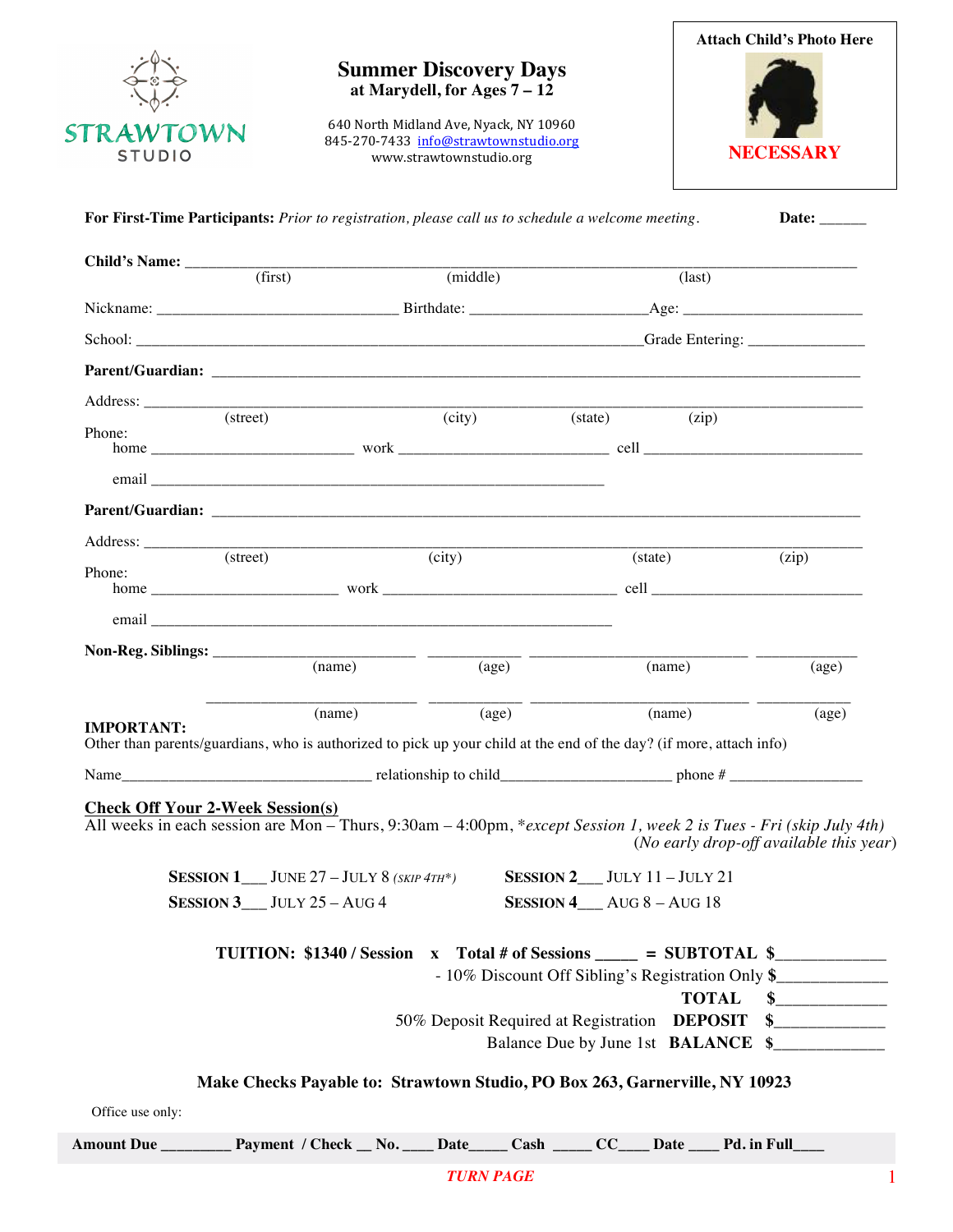**Please tell us of your child's special skills, talents, and interests:**

**Please tell us of other nature places and experiences that your child has enjoyed:** (Locally, vacation spots, with grandparents, etc.)

**What is your child's comfort level outdoors?** (ie: bugs, energy/stamina, getting dirty)

**What is your child's swim level?** Non-swimmer Beginner Intermediate Advanced

**Any other traits we should know of -- strong preferences, behaviors, concerns, etc?** This helps us to help your child and you to have the best experience with us.

**Is your child:** Right-Handed Left-Handed Both (circle one)

 **MEDICAL (Confidential): Are there any medical conditions, medical history, or medications being taken that we should be aware of?** *If allergies, please describe the symptoms, severity of the reaction, and proper course of action.*

Is your child up to date on the tetanus shot? Yes No Date

**Has your child ever been stung by a bee? Yes \_\_ No \_\_ If yes, did s/he present a life-threatening** reaction? Please describe:

**How did you hear about this program?** Friend Flyer Website FB/Social Media Other \_\_\_\_\_\_\_\_\_\_\_\_\_\_\_\_\_\_\_\_\_\_\_\_\_\_\_\_\_\_\_

**Is there anyone else you would like to receive the daily Summer email 'postcards'?** Name\_\_\_\_\_\_\_\_\_\_\_\_\_\_\_\_\_\_\_\_\_\_\_\_\_\_ Email \_\_\_\_\_\_\_\_\_\_\_\_\_\_\_\_\_\_\_\_\_\_\_\_\_\_\_\_\_\_\_\_ (if more attach info)

**Emergency Contacts:** (OTHER THAN parents/guardians)

| 1. Name:<br>Address:   |                                                              |  |  |  |
|------------------------|--------------------------------------------------------------|--|--|--|
| Phone: $H -$           | W                                                            |  |  |  |
| $2.$ Name:<br>Address: | relationship<br>the control of the control of the control of |  |  |  |
| Phone: $H -$           | W                                                            |  |  |  |

| <b>Parent/Guardian Signature:</b> |  |  |
|-----------------------------------|--|--|
|                                   |  |  |

Print **Print Prince 2.1 <b>Print Prince 2.1 Date** 2.1 *p* 2.1 *p 3.1 p 3.1 <i>p* 3.1 *p 3.1 p 3.1 <i>p* 3.1 *p* 3.1 *p* 3.1 *p* 3.1 *p* 3.1 *p* 3.1 *p* 3.1 *p* 3.1 *p* 3.1 *p* 3.1 *p* 3.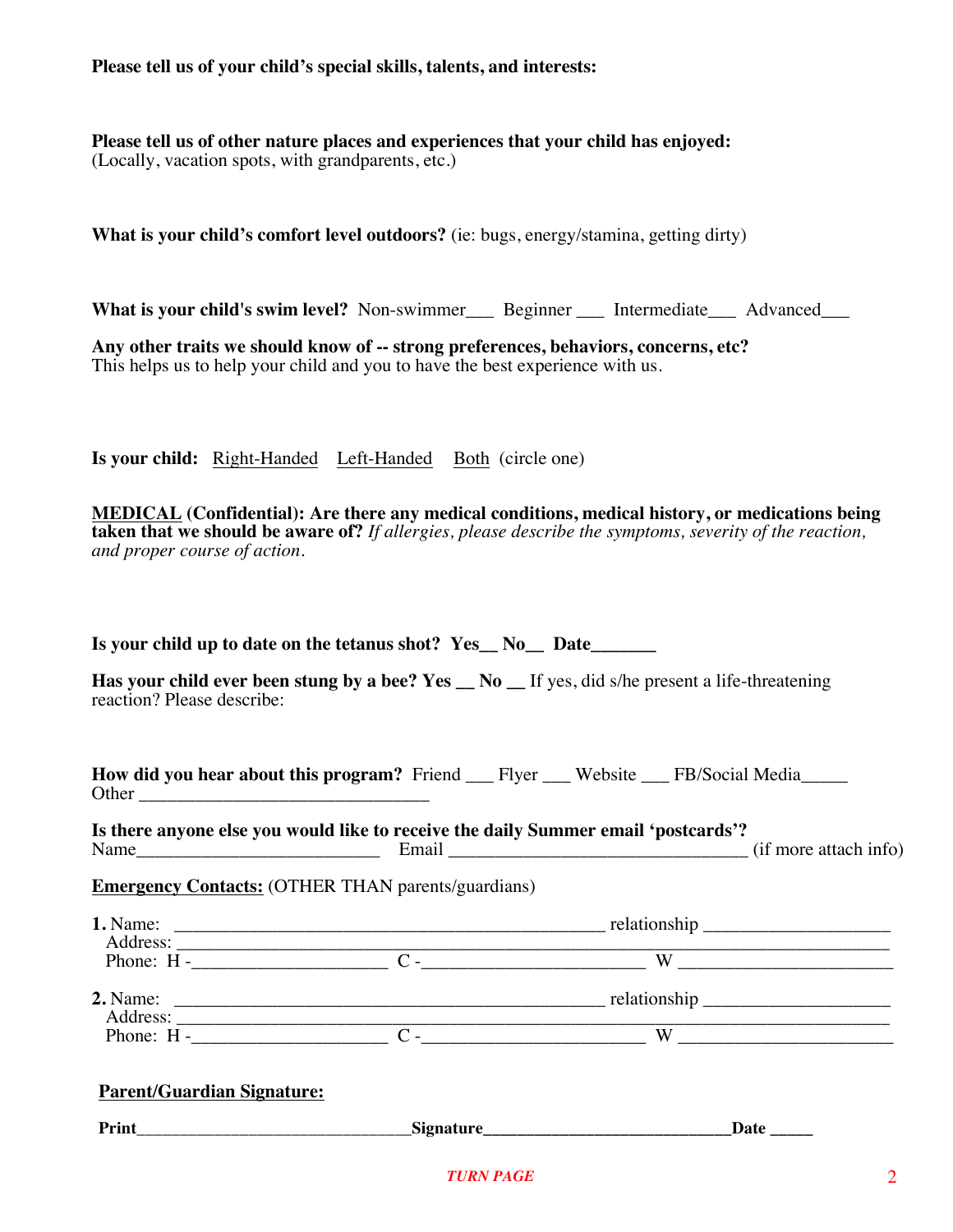

#### **PHOTO / VIDEO RELEASE**

During our programs we may take photos/videos or be photographed by the press or television. I hearby give permission for my child(ren)'s image to be used in connection with Strawtown Art & Garden Studio, Inc, studio publicity, educational

materials, or published in connection with the creative work of the lead artists. **I do\_\_\_\_\_\_\_\_\_\_\_\_\_\_\_\_\_\_**, **I** do not give permission for my child(ren)'s image to be used as stated above. Signature of Parent/Guardian \_\_\_\_\_\_\_\_\_\_\_\_\_\_\_\_\_\_\_\_\_\_\_\_\_\_\_\_\_\_\_\_\_\_\_\_\_\_\_\_\_\_\_\_\_\_\_\_\_\_\_\_\_ Date: \_\_\_\_\_\_\_\_ **SWIMMING RELEASE** I approve of my child swimming in the pool at Marydell with the supervision of a certified lifeguard, plus the Strawtown Summer Staff. Signature of Parent/Guardian \_\_\_\_\_\_\_\_\_\_\_\_\_\_\_\_\_\_\_\_\_\_\_\_\_\_\_\_\_\_\_\_\_\_\_\_\_\_\_\_\_\_\_\_\_\_\_\_\_\_\_\_\_ Date: \_\_\_\_\_\_\_\_ **POTASSIUM IODIDE (KI) RELEASE** In the event of an emissions emergency related to the Indian Point nuclear power plant, potassium iodide (KI) may be provided to inhibit the uptake of radiation by the thyroid.

**I** do \_\_\_\_\_, **I** do not \_\_\_\_\_\_\_ give full permission for my child to be administered potassium iodide.

Signature of Parent/Guardian \_\_\_\_\_\_\_\_\_\_\_\_\_\_\_\_\_\_\_\_\_\_\_\_\_\_\_\_\_\_\_\_\_\_\_\_\_\_\_\_\_\_\_\_\_\_\_\_\_\_\_\_\_ Date: \_\_\_\_\_\_\_\_

## **STRAWTOWN POLICIES: Please Check Your Approval**

### **PERSONAL PROPERTY:**

Please dress your child(ren) in clothing and footwear that is appropriate for the outdoor weather, nature exploration, and studio art (ie: clothing/shoes/outerwear that may get wet, dirty or stained). We are not responsible for lost, missing or damaged clothing or items brought to the program.

**\_\_\_ I AGREE**

#### **TRANSPORT PERMISSION**

Strawtown employees may transport a child for necessary purposes such as an emergency or sudden change of weather while at the Nyack Beach location. Transportation will be done in shuttle form via private cars associated with Strawtown staff. I hearby give permission for Strawtown staff to transport my child for necessary purposes. I hearby release the Strawtown Summer Program Directors and Staff from all claims of liability for any damages or injuries that may be sustained.

#### **\_\_\_ I AGREE**